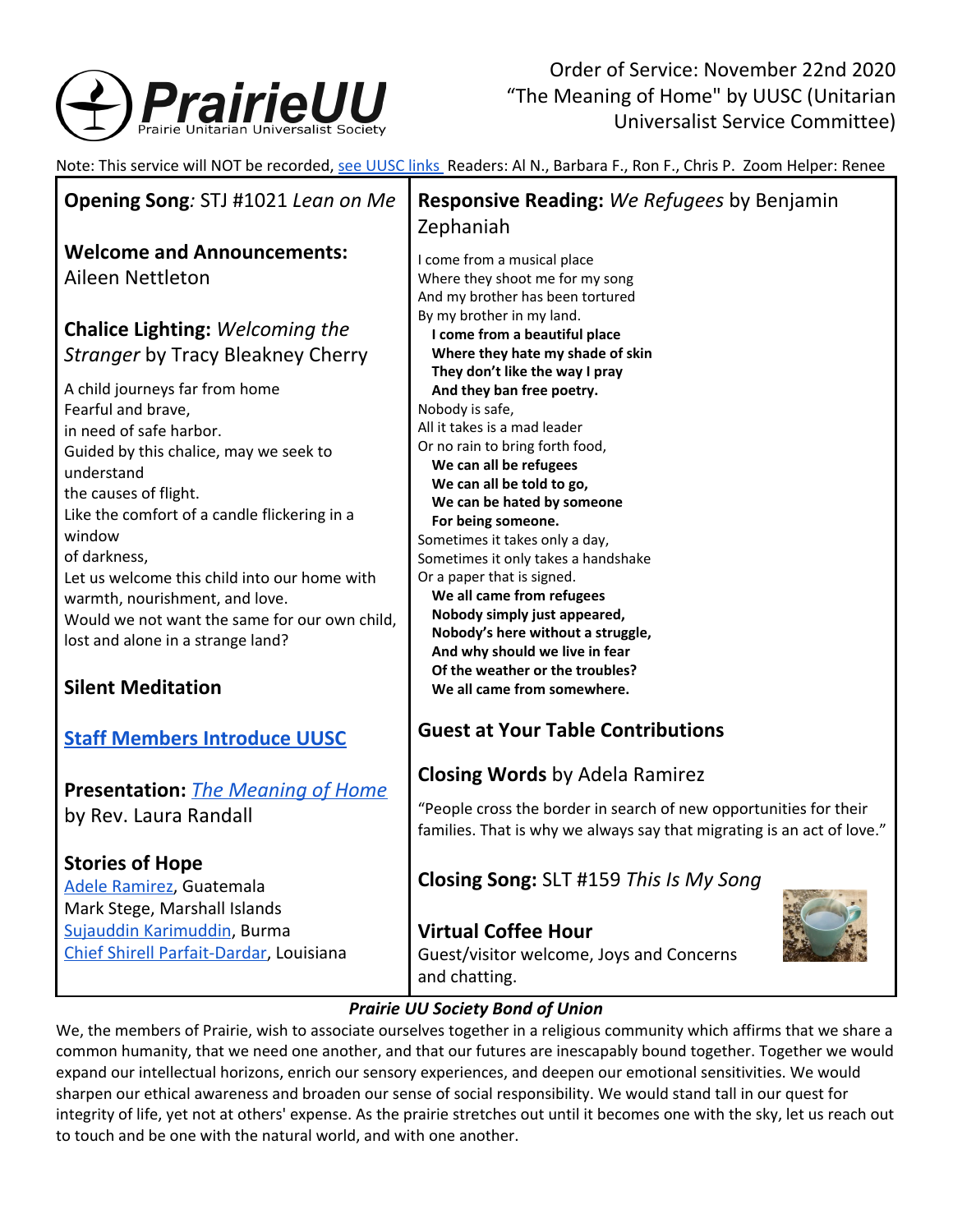We are sharing our **[Offering](https://www.paypal.com/cgi-bin/webscr?cmd=_s-xclick&hosted_button_id=T3LVLF6FD6LPE&source=url)** this quarter with the *The Catalyst Project* which is a community of up to four single moms and their kids who are experiencing homelessness. The families gain access to permanent housing and other support services while living community-style in a house on Madison's east side.

### **[Make your Own Guest At Your Table Box](https://www.uusc.org/wp-content/uploads/2020/09/Template-for-homemade-GAYT-box-2020-21.pdf)**

### **Send your Guest at Your Table contribution by check to Prairie, made out to UUSC (Guest at Your Table), or [to UUSC online directly](https://donate.uusc.org/give/75595/#!/donation/checkout) by December 30**

| STJ #1021 Lean on Me                                                                                                                                                        | SLT #159 This IS My Song                                                                                                                                                                      |
|-----------------------------------------------------------------------------------------------------------------------------------------------------------------------------|-----------------------------------------------------------------------------------------------------------------------------------------------------------------------------------------------|
| Sometimes in our lives we all have pain, we all<br>have sorrow.                                                                                                             | This is my song, O God of all the nations,<br>a song of peace for lands afar and mine.                                                                                                        |
| But if we are wise, we know that that's always<br>tomorrow.                                                                                                                 | This is my home, the country where my heart<br>is;                                                                                                                                            |
| (chorus)<br>Lean on me,                                                                                                                                                     | here are my hopes, my dreams, my holy<br>shrine;                                                                                                                                              |
| when you're not strong and I'll be your friend,<br>I'll help you carry on,<br>For it won't be long 'til I'm gonna need<br>somebody to lean on.                              | but other hearts in other lands are beating<br>with hopes and dreams as true and high has<br>mine.                                                                                            |
| Please swallow your pride, if I have things you<br>need to borrow,<br>For no one can fill those of your needs that you<br>won't let show.                                   | My country's skies are bluer than the ocean,<br>and sunlight beams on clover leaf and pine;<br>but other lands have sunlight too,<br>and clover, and skies are everywhere<br>as blue as mine. |
| (chorus)                                                                                                                                                                    | O hear my song, thou God of all the nations,                                                                                                                                                  |
| If there is a load you have to bear that you can't<br>carry,                                                                                                                | a song of peace for their land and for mine.                                                                                                                                                  |
| I'm right up the road, I'll share your load if you<br>just call me.                                                                                                         |                                                                                                                                                                                               |
| (chorus)                                                                                                                                                                    |                                                                                                                                                                                               |
| Just call on me brother when you need a hand.<br>We all need somebody to lean on.<br>I just might have a problem that you'd<br>understand. We all need somebody to lean on. |                                                                                                                                                                                               |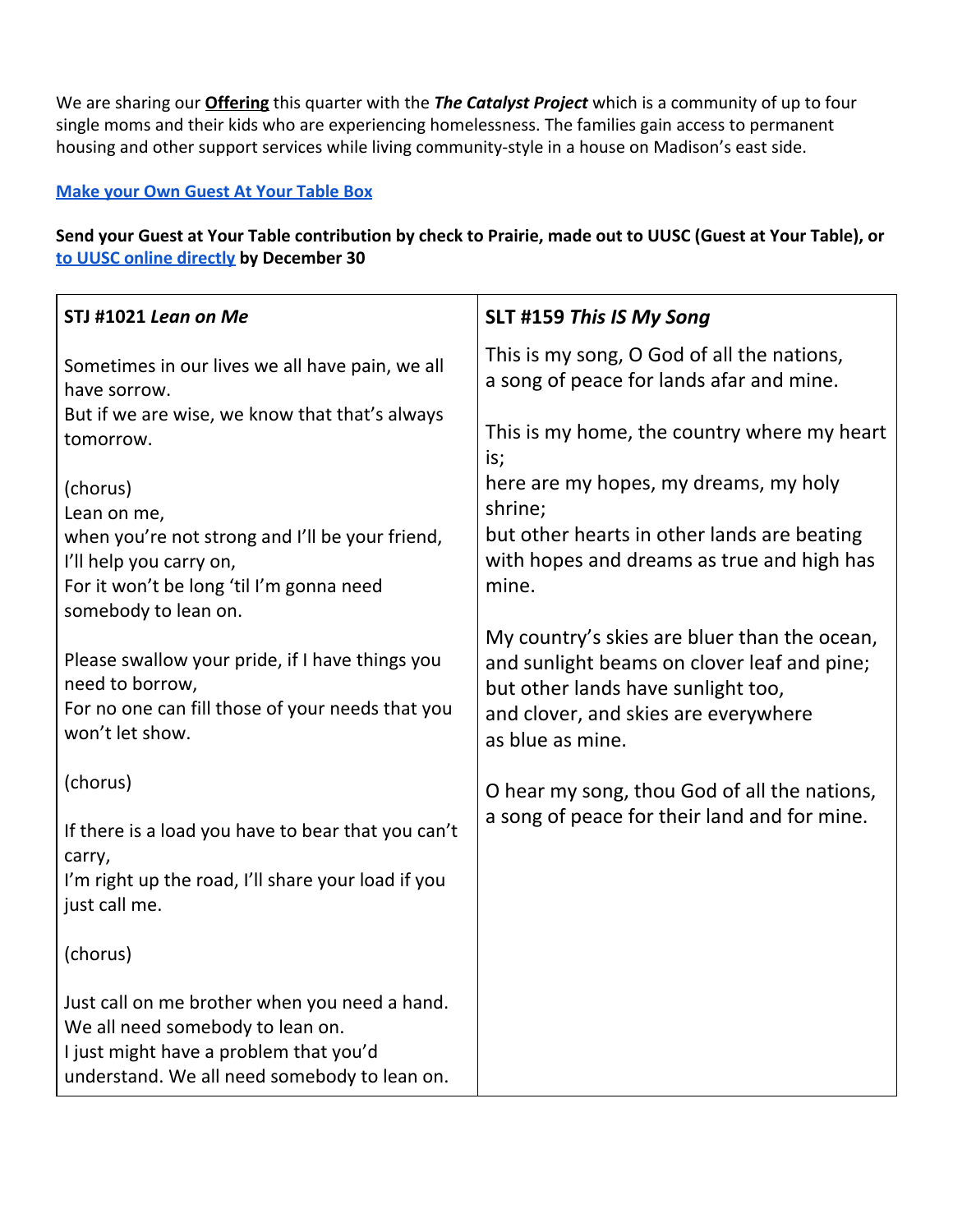# **Upcoming Events**

### **Prairie Sing Along (every Sunday) 7pm**

We use songsheets displayed on the ZOOM whiteboard and the Rise Up Singing songbook. It's a great opportunity to practice your guitar or ukulele and sing with no judgements... and bring out the folk-rock star that you are. Everyone & all ages are welcomed. Zoom hosts Mary Mullen and Patty Stockdale.

[Join by computer](https://us02web.zoom.us/j/85355334298):<https://us02web.zoom.us/j/85355334298> Join by phone: 1(312) 626-6799 Meeting ID: 853 5533 4298

### **Prairie Study Group (2nd & 4th Mondays) 7pm**

This study group is part of Prairie's initiative to become a more truly welcoming congregation to those of all ethnic and class backgrounds, genders and sexual orientations as we proclaim at the start of our services. Please participate if you can. 11/23 - Caste Part 2

Join by computer: <https://us02web.zoom.us/j/88309002767> Join by phone: 1 (312) 626-6799 Meeting ID: 883 0900 2767

### **Virtual Dungeons and Dragons (beginners group) (every Tuesday) 4:30pm**

Looking for a fun way to get social with friends? Well, this is the group for you! No prior experience necessary - though a camera & microphone will be required for full participation. This group is open to anyone! Ages 9 & up will be most comfortable.

Join by computer: <https://us02web.zoom.us/j/87803393490>

### **Tuesday Trivia (1st and 3rd Tuesdays of every month) 7pm**

During covid19 in person trivia has moved online! Prairie members and non members are invited to play. Email Renee reneedeschard[at sign]gmail.com to get added to the trivia email list.

Join by computer[:https://us02web.zoom.us/j/89006194902](https://us02web.zoom.us/j/89006194902)

#### **Wednesday Fun 6pm**

ALL are welcome. Wednesday activities may include read alouds, show & tell, virtual hide & seek, talent shows, pet demonstrations, sing-a-longs, or general tomfoolery. Actually, the tomfoolery is guaranteed. Hope to see you there! Fun usually ends by 6:30.

Join by computer: <https://us02web.zoom.us/j/84638913138>

### **Virtual Dungeons and Dragons (advanced group) (every Friday) 4:30pm**

Bring your character and immerse yourself in a virtual world of storytelling and decision-making. Camera & microphone will be necessary to interact fully. This group is open to anyone! Ages 9 & up will be most comfortable.

Join by computer: <https://us02web.zoom.us/j/8684777436>

#### **Creativity and Connection 11/28 10am**

Creativity and Connection is a monthly get together to connect and work on creative projects. Peggy Small is leading this group which is open to any level of artistic ability, but best for ages 8 and up. Each month we'll get together on Zoom to work on a project using supplies you should have on hand. The focus will be on the creative process rather than the outcome, but there will be an opportunity to share your project at the end (optional). Projects can vary from writing to drawing to crafting.

Join by computer: <https://us02web.zoom.us/j/85683919229> Join by phone: 1 (312) 626-6799 Meeting ID: 856 8391 9229